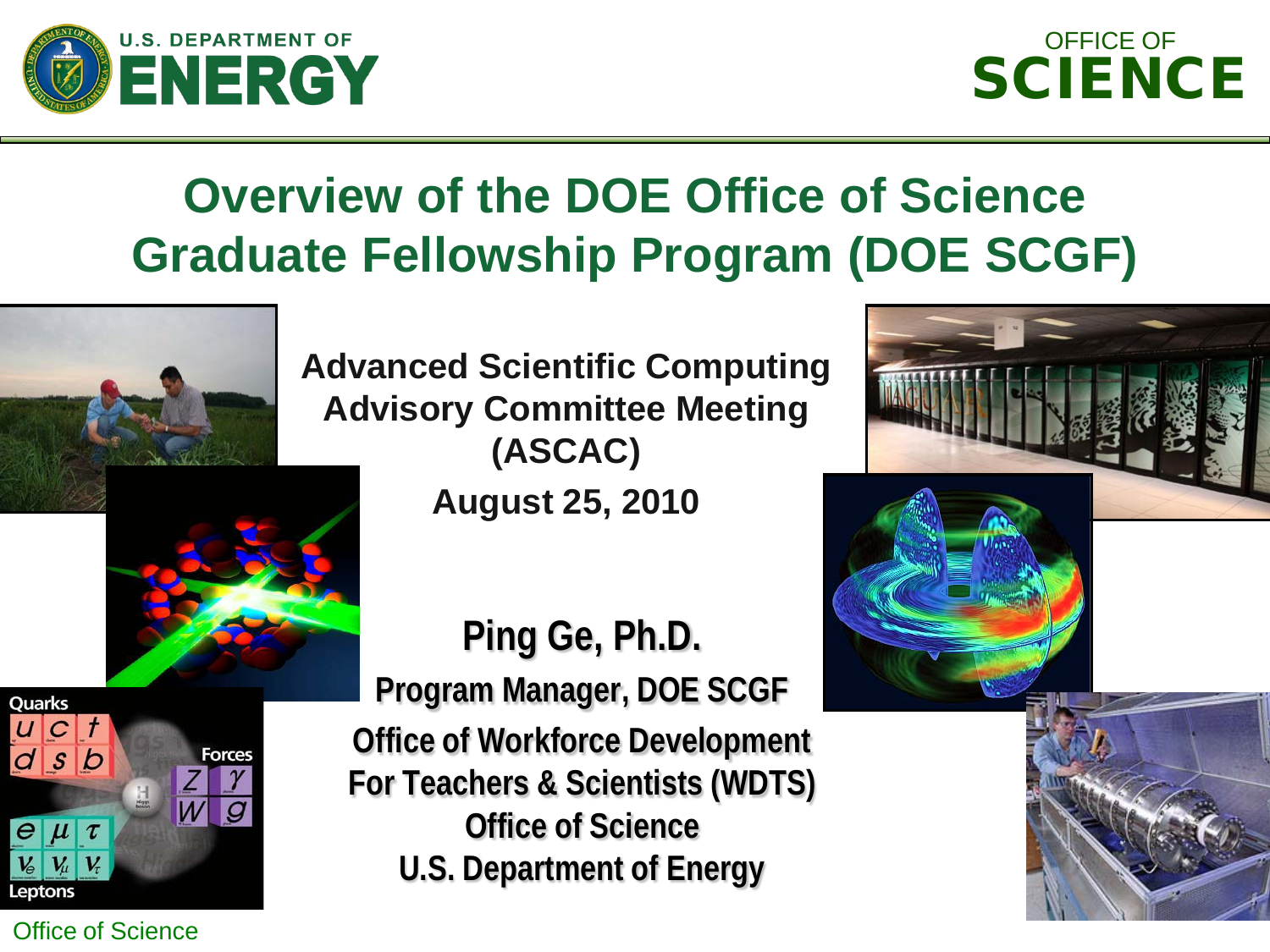

# **Outline**

- **Overview of History and Management**
- **Eligibility and Benefit**
- **Merit-Based Review and Selection**
- **Results from 2009-2010 Competition**
- **Updates for 2010-2011 Competition**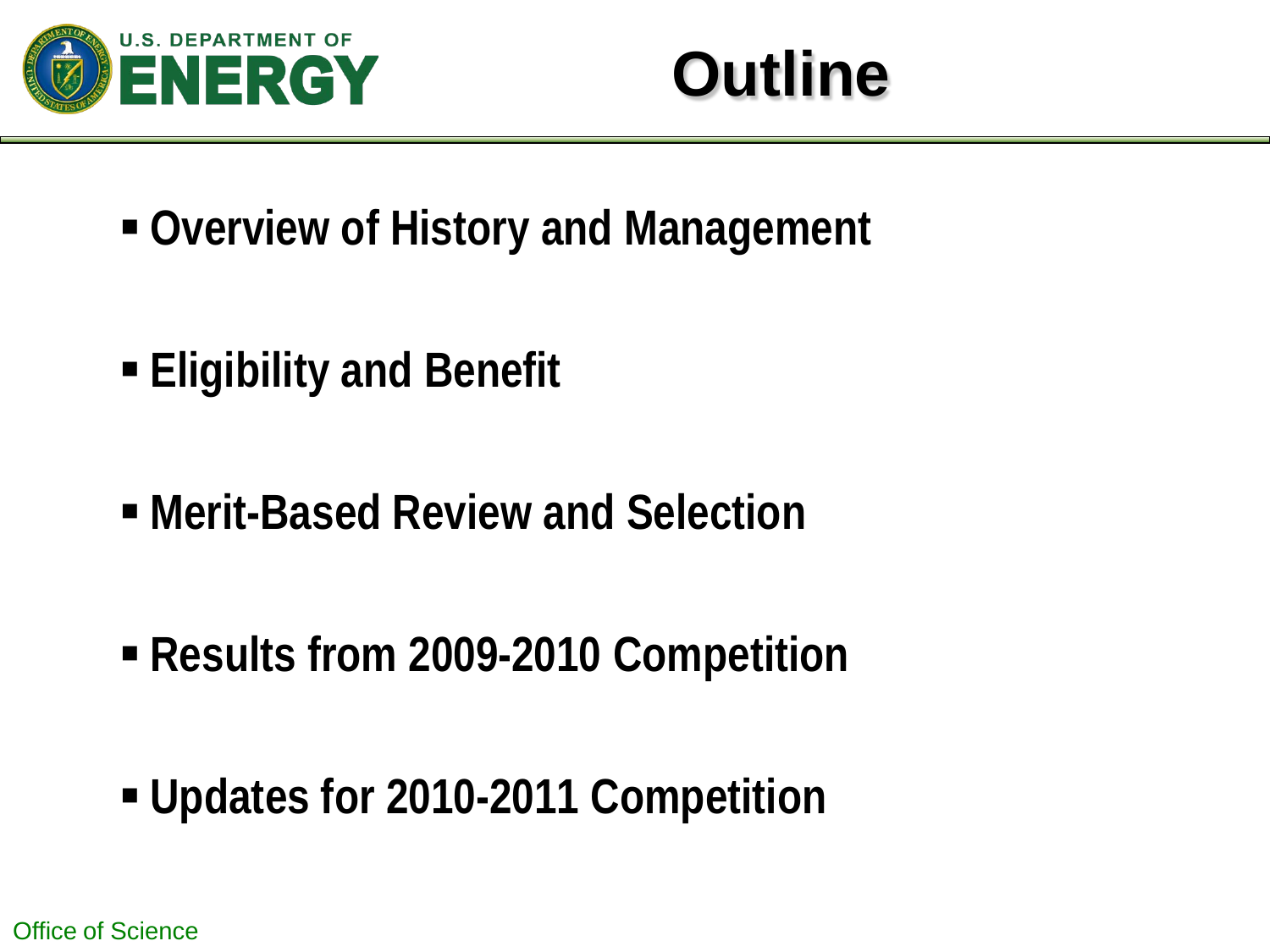

## **Office of Workforce Development for Teachers and Scientists (WDTS)**

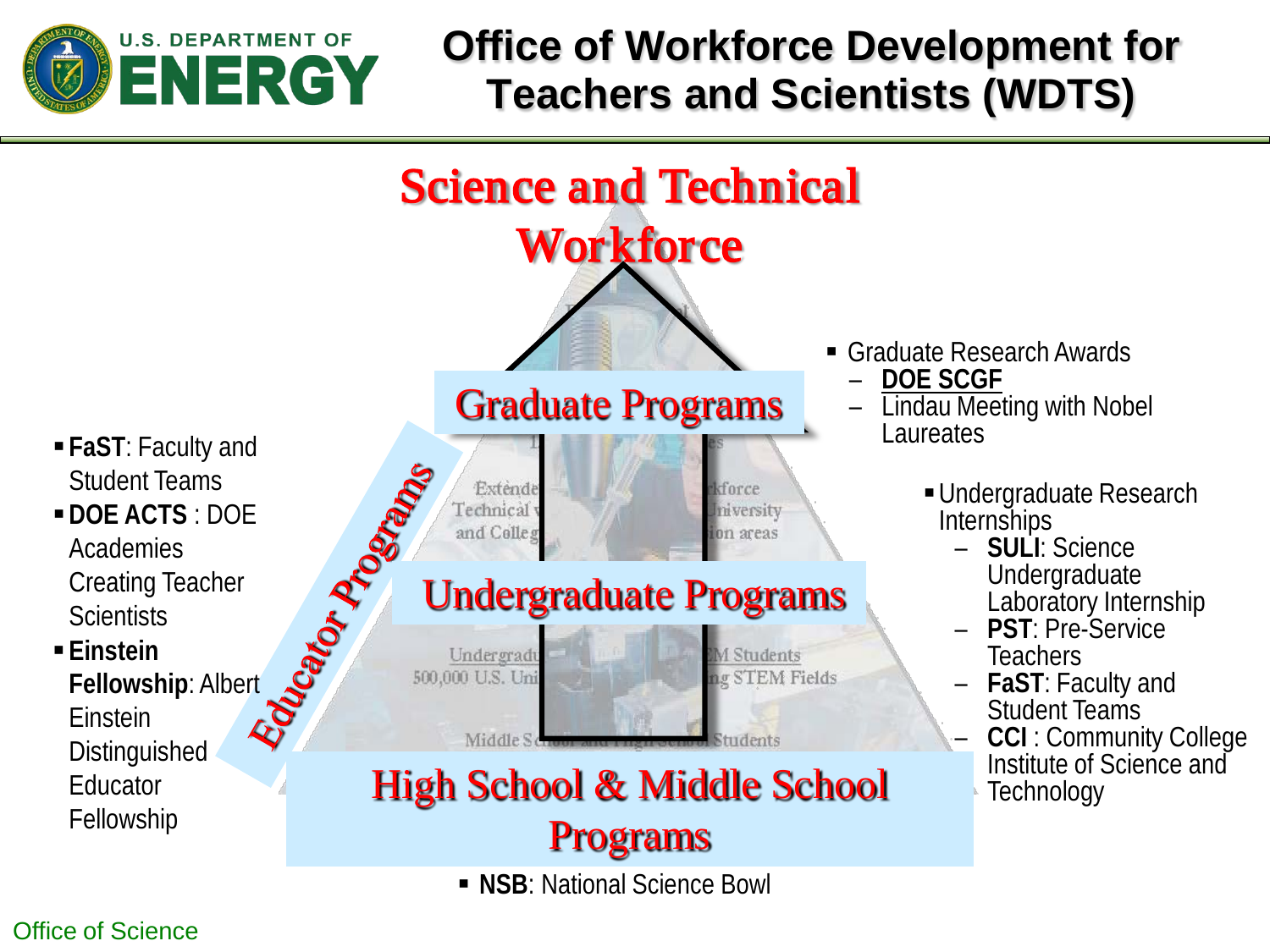

# **History and SCGF**

**SC Program Offices (ASCR, BER, FES) have had graduate fellowships; SC leadership in 2008 decided a coordinated and prestigious SC graduate fellowship program was needed for all six research offices.**

### **DOE SCGF Purpose:**

- Support outstanding students pursuing advanced degrees in basic research in areas of physics, biology, chemistry, mathematics, engineering, computational sciences, and environmental sciences relevant to the Office of Science and DOE mission, and
- Encourage the development of the next generation of scientific and technical workforce in the U.S. in order to stay at the forefront of science and innovation.
- Encourage graduate students to pursue careers in basic research at DOE national laboratories and academia.

### **Support Level:**

- ARRA funding (\$12.5M) provided a jumpstart for the program.
	- 80 fellowships (all 3 years, \$50,500/Fellowship plus annual meeting coverage)
- WDTS FY10 budget (\$5M) provides continuity.
	- 70 fellowships (1st year of 3 years, \$50,500/Fellowship plus annual meeting coverage)
- WDTS FY11 budget request (\$15M)

Note: ASCR graduate fellowship programs will continue and complement the SCGF program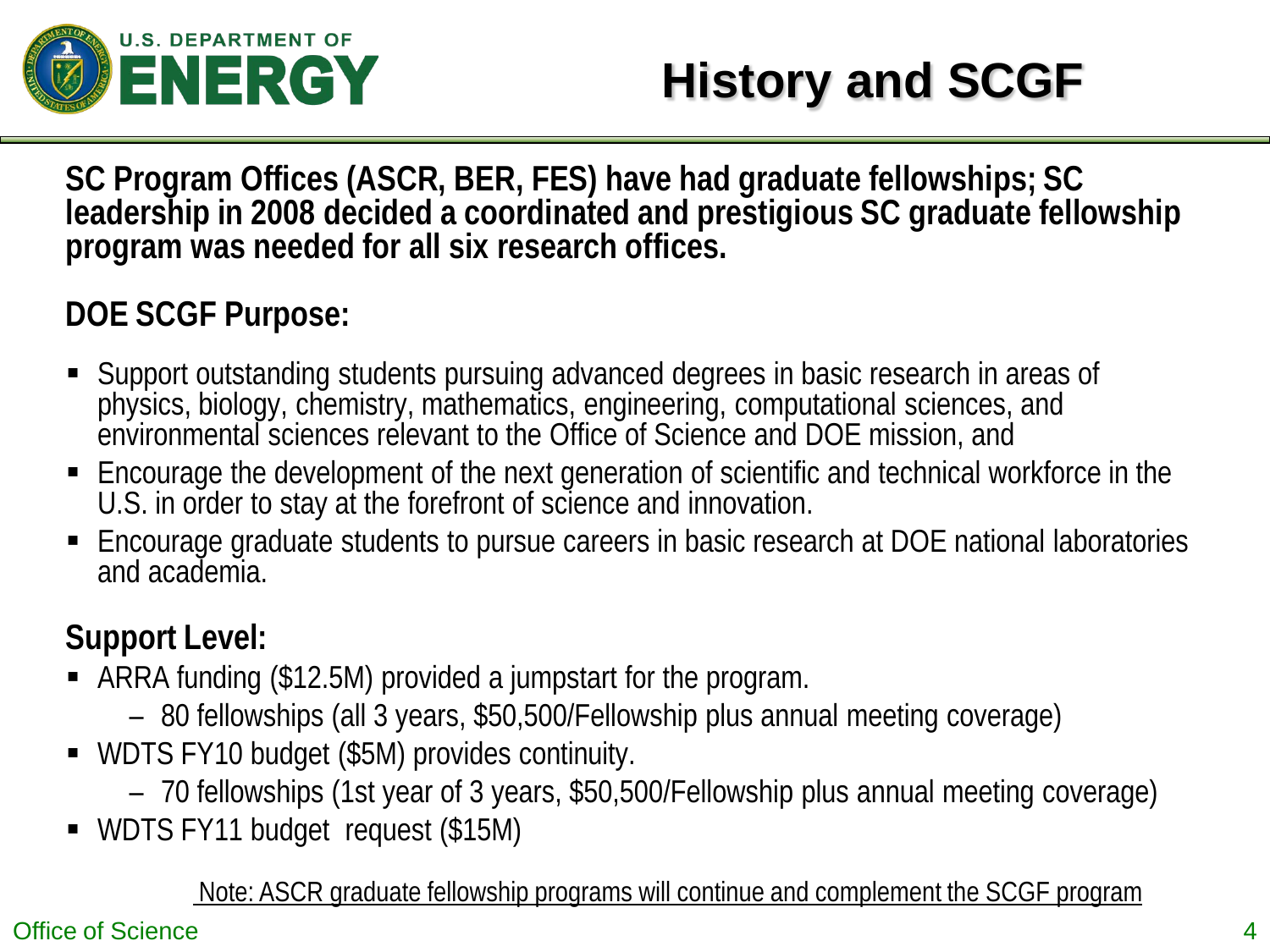

# **DOE SCGF Program Development & Management**

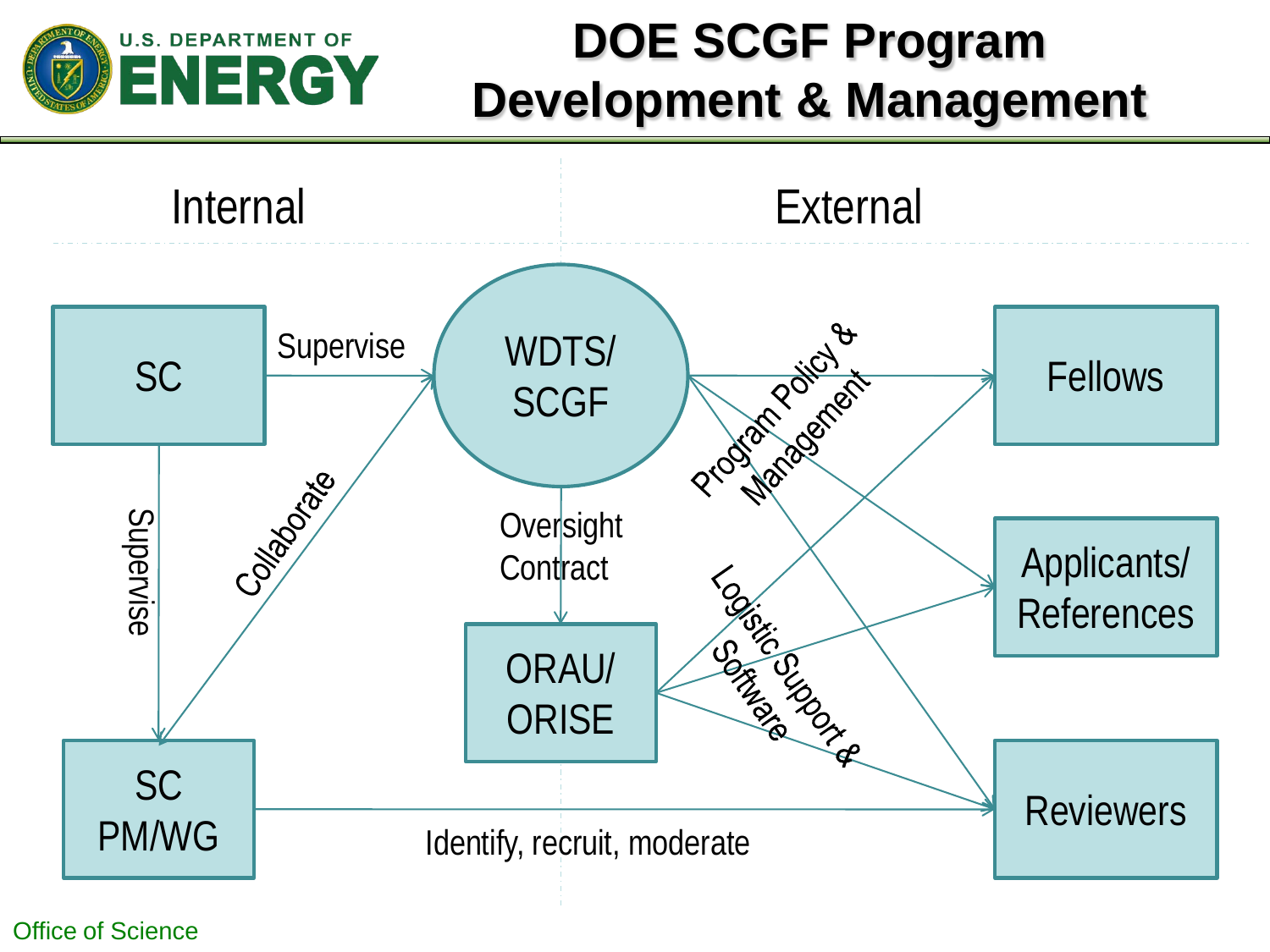

## **Eligibility and Application (FY 2010)**

## **Eligibility**

- U.S. citizen
- An undergraduate senior or first or second year MS and Ph.D. student at the time of applying
- Pursuing an advanced degree (research-based thesis/dissertation) in areas of basic research important to the Office of Science and DOE missions (ASCR, BER, BES, FES, HEP, NP)
- Not supported:
	- joint BS/MS degree programs, DVM, MBA, MD, joint MD/PhD, JD, or joint JD/PhD degree programs.

## **Application**

- Application: education history, graduation education plan, honors/awards, publications, two essays (personal statement, proposed plan of research)
- Transcripts
- Three letters of recommendation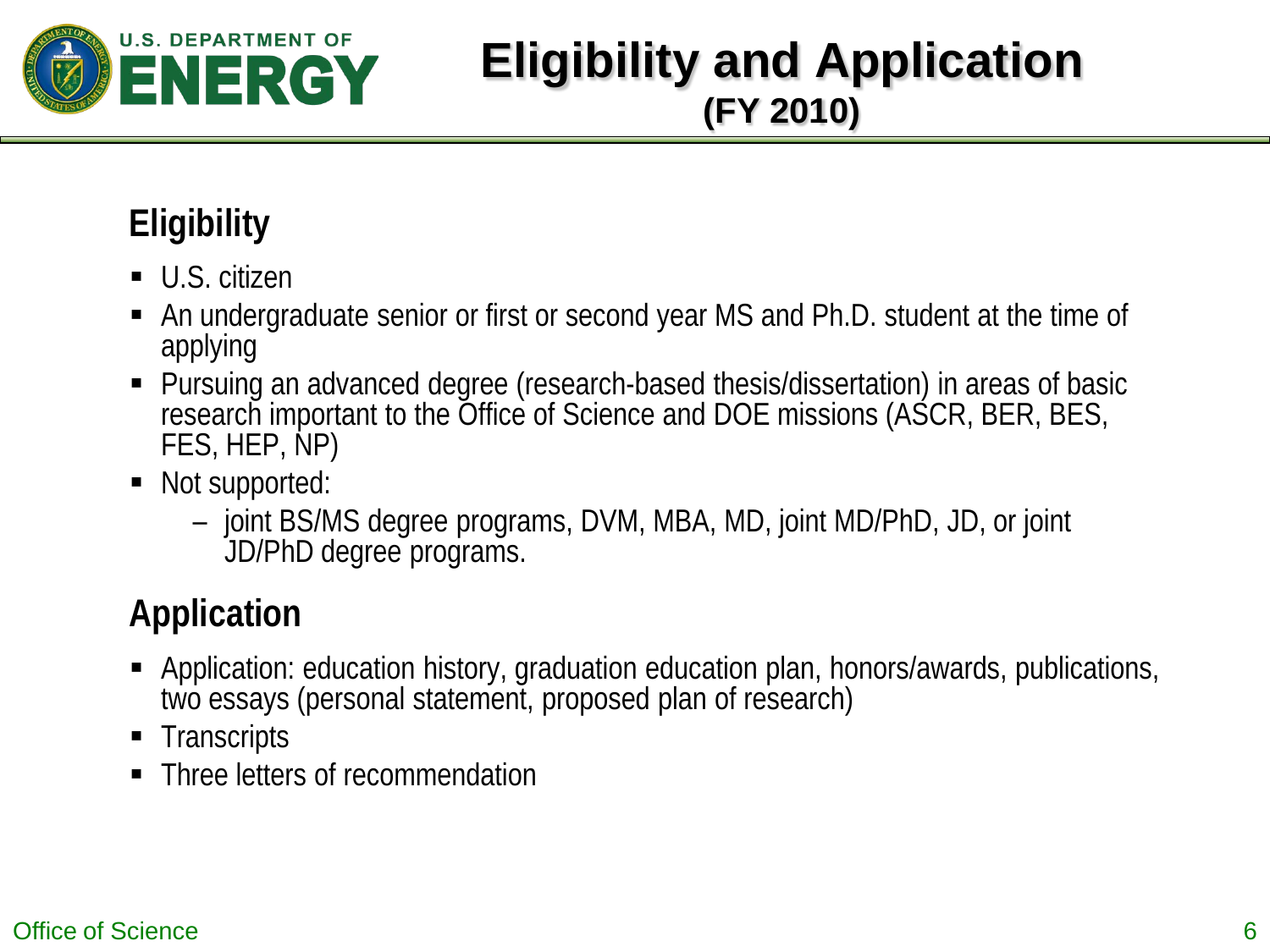

#### **The DOE SCGF is a three-year award, totaling \$50,500 per year**

- \$35,000 annual living stipend
- \$10,500 towards tuition and fees
- \$5,000 annual research stipend for research supplies, travel to conferences, and travel to DOE user facilities, text books, journal subscription, computer related purchase for graduate research and education.

#### **Annual DOE SCGF Research Conference**

Each year WDTS will hold a summer research conference at one of the DOE national laboratories.

- Provide an opportunity for fellows of the DOE SCGF program to share their research with other fellows
- Invited researchers from universities and the DOE laboratories to present their leading research development sponsored by Office of Science research programs
- **Include guest lectures, tours of the host laboratory, professional development seminars, and** workshops on how to access the DOE user facilities and collaborate with national laboratory researchers.
- Serve as an orientation for new fellows.

#### August 8-10, 2010, Argonne National Laboratory, Invitation-Only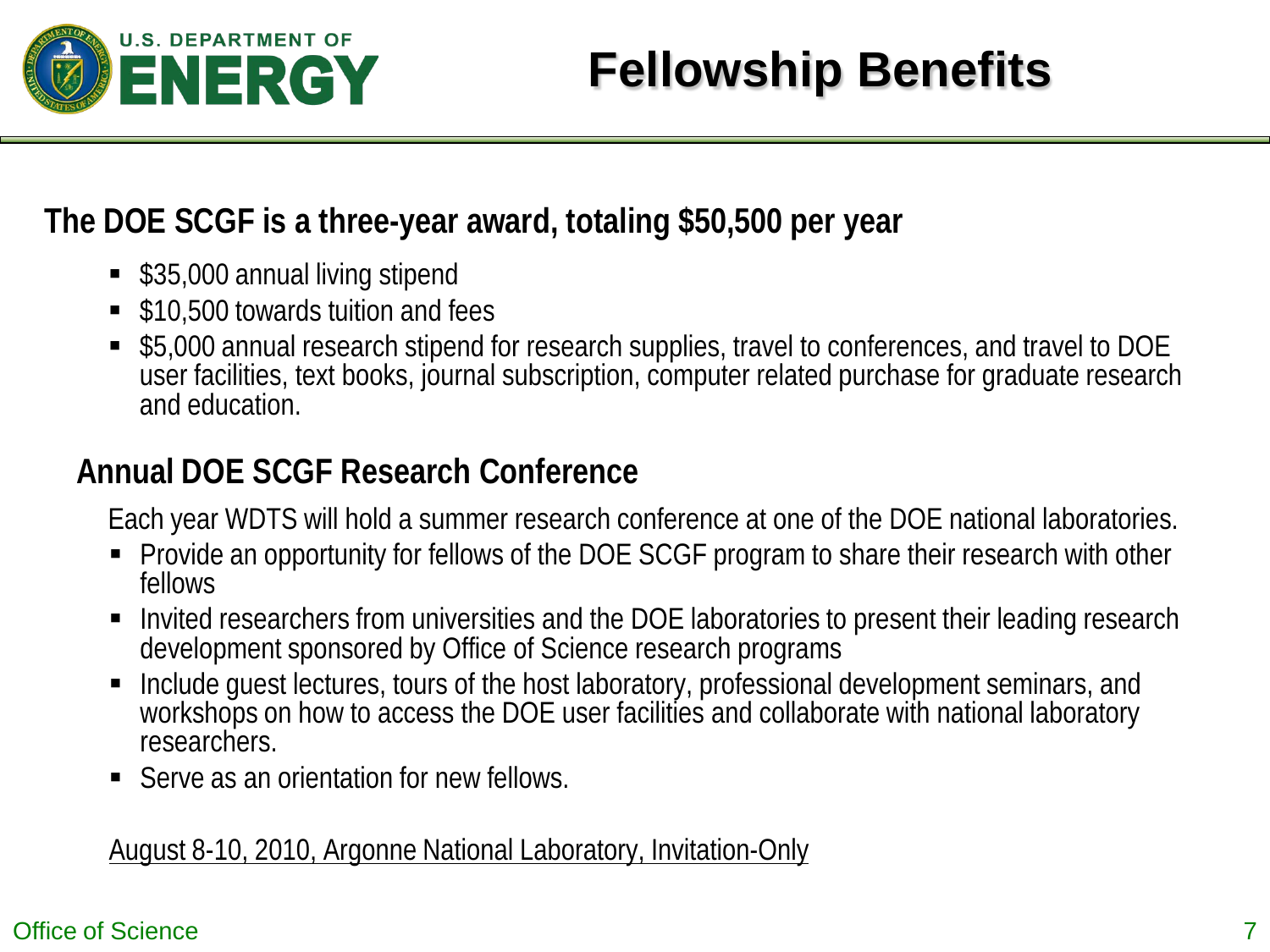

## **Merit Review Criteria (FY 2010)**

#### **1. Academic Performance**

- a. Do the courses taken by the applicant, the applicant's course grades, publications and/or awards reflect excellent academic performance?
- b. Does the applicant have research experience or other relevant experiences that demonstrate the applicant is well prepared for graduate research?
- c. Has the applicant demonstrated the ability to work effectively in a team and independently?

## **2. Scientific and/or Technical Merit of Proposed Plan of Research**

- a. Is the proposed research novel or have the potential to make meaningful contributions to the forefront of the field?
- b. Is the proposed method or approach appropriate?
- c. Does the proposed plan demonstrate a strong understanding of scientific and technical challenges in the proposed area of research?
- d. Is the proposed plan of research sufficiently relevant to the [Office of Science mission areas?](http://www.scied.science.doe.gov/SCGF/research.html)

## **3. Scientific and Technical Contributions Outside of the Classroom**

- a. Has the applicant participated in activities that benefited the applicant's scientific professional community?
- b. Has the applicant demonstrated leadership in activities or projects related to the applicant's scientific professional community?
- c. Are the applicant's career goals and objectives well aligned with the broader goals of the Office of Science and Department of Energy?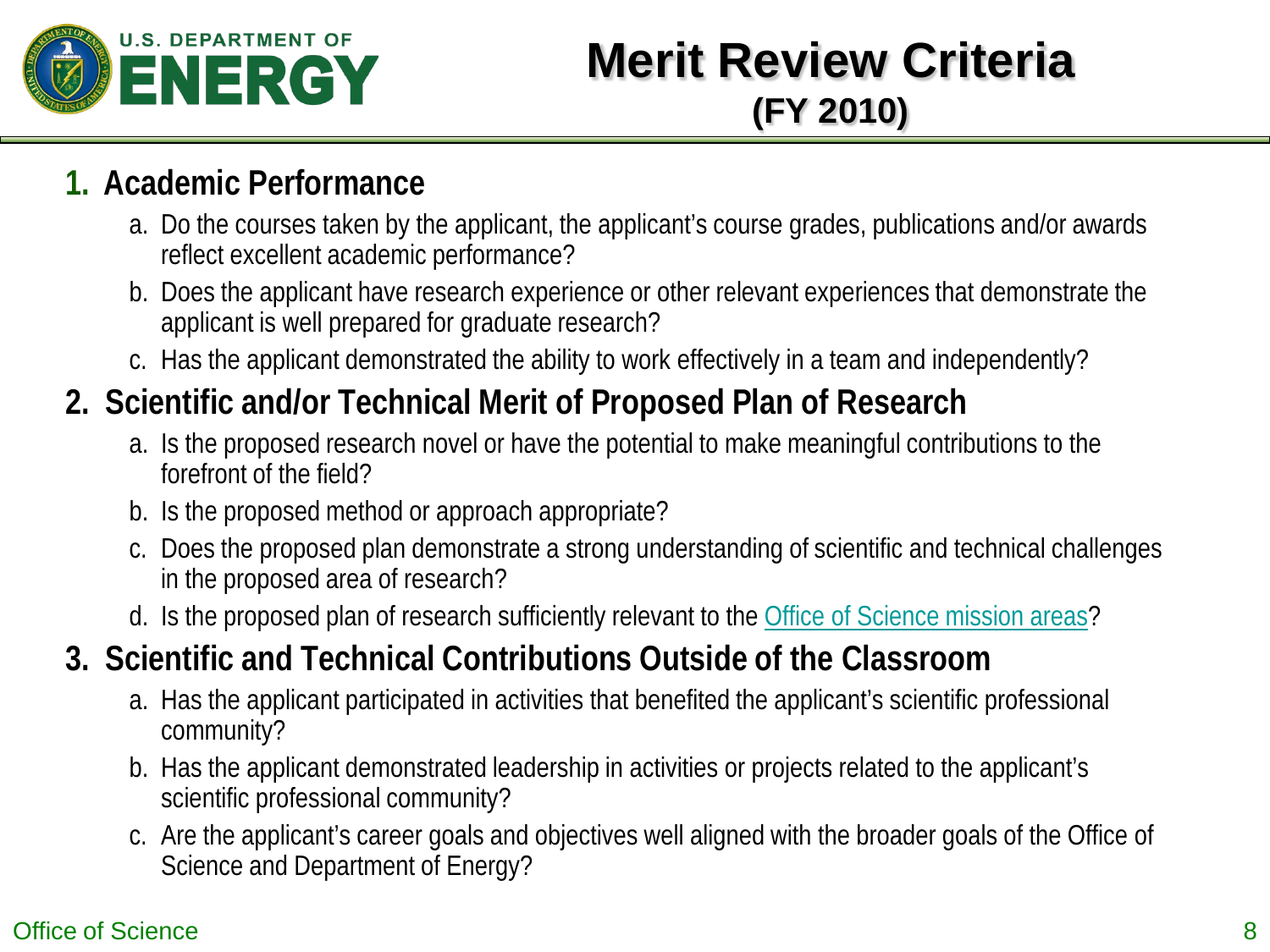

## **Review and Selection (FY 2010)**

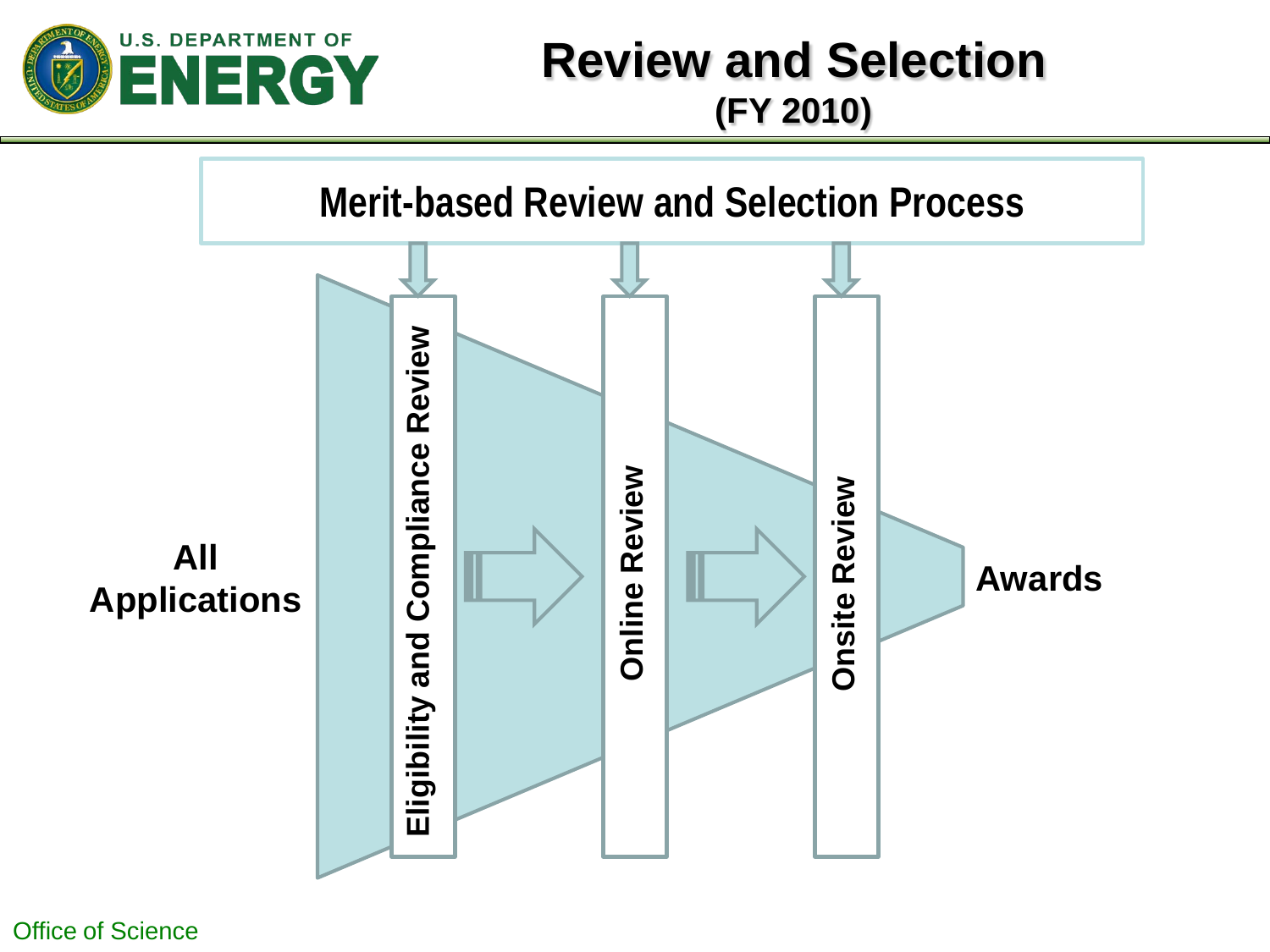

# **Award Statistics**

•150 Ph.D., Master's students, and SC Programs undergraduates (at the time of applying)

Majored in physics, chemistry, computer science, material science, engineering, earth/atmospheric/planetary science, biology and environmental sciences, nuclear science and engineering

Going to **51** academic institutions, across **25** states

**SC Research Offices** Research Relevance to

Advanced Scientific Computing Research (ASCR)

Biological and Environmental Research (BER)

Basic Energy Sciences (BES)

Fusion Energy Sciences (FES)

High Energy Physics (HEP)

Nuclear Physics (NP)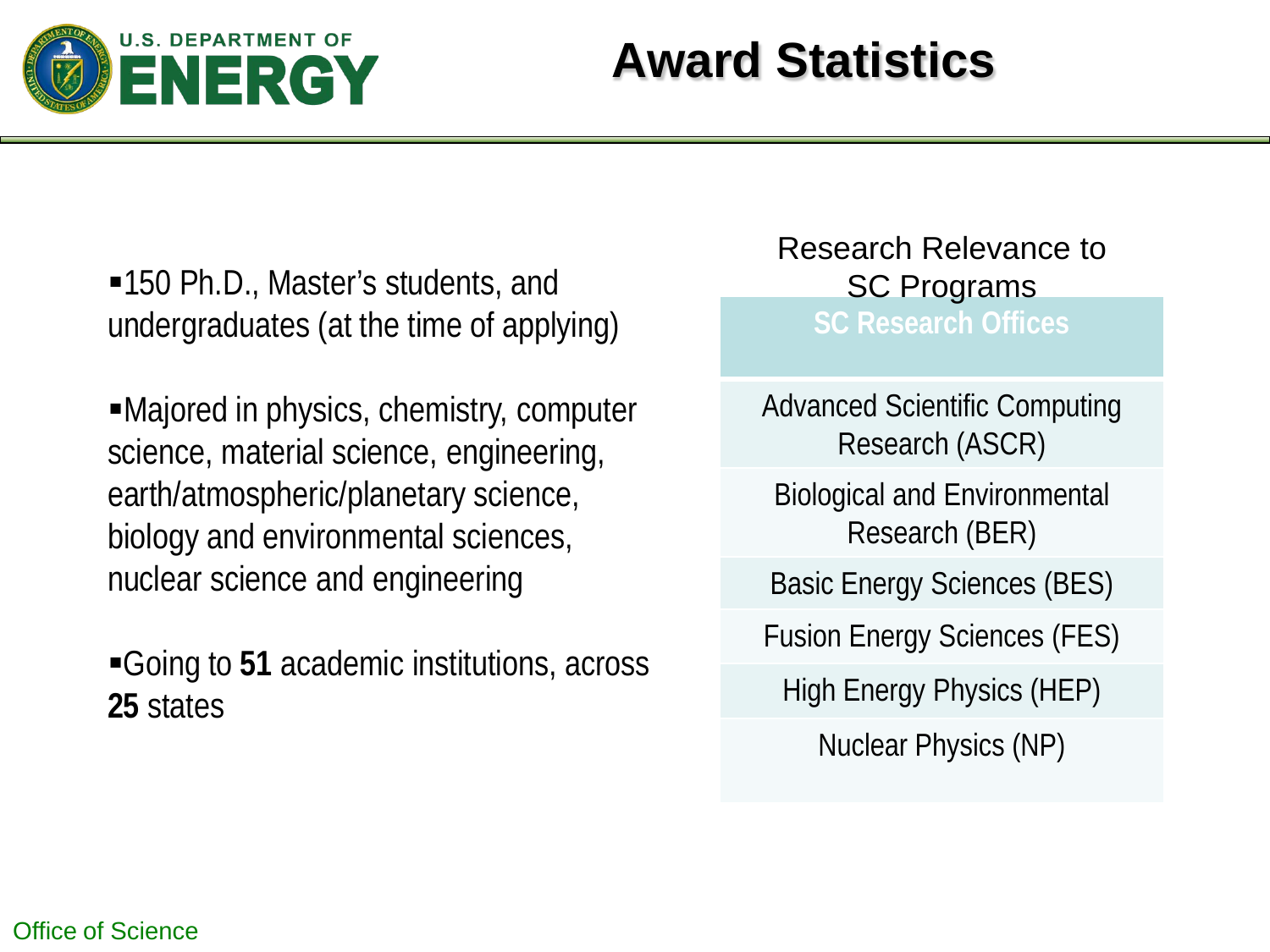

| <b>Gender Distribution</b> |     | Total Awards: 150 |
|----------------------------|-----|-------------------|
| Female <sup>®</sup>        | -51 |                   |
| <b>Male</b>                | QQ. |                   |

#### Enrollment At the time of applying Total Awards: 150

| Undergraduate                                 | <b>22</b> |  |
|-----------------------------------------------|-----------|--|
| <b>First Year Graduate</b><br>Student         | 56        |  |
| <b>Second Year</b><br><b>Graduate Student</b> | 72        |  |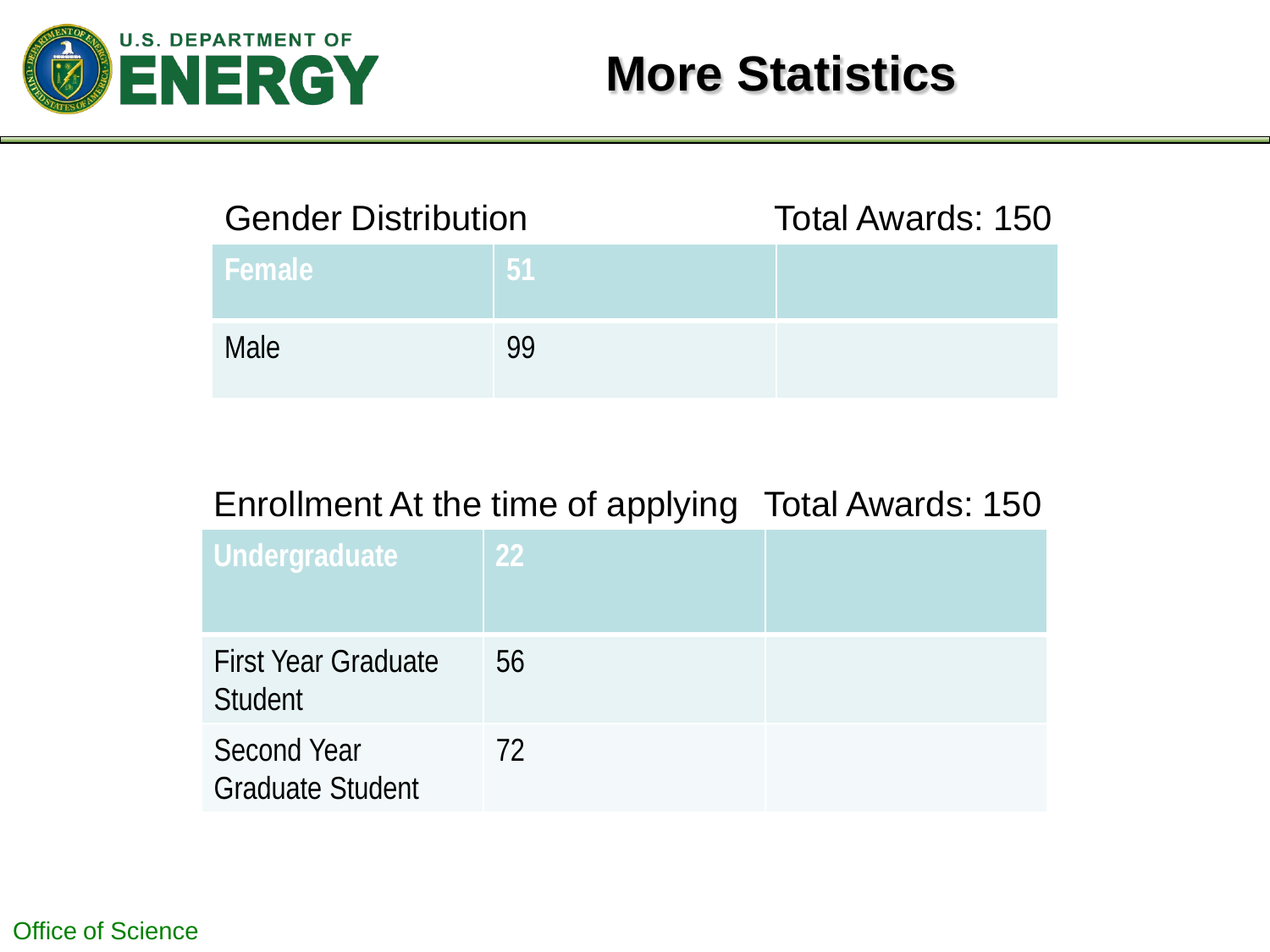

- At the first annual meeting earlier this month, Fellows spent 2½ days meeting with SC-supported researchers from labs and universities, and learning about the national scientific user facilities.
- Fellows also learned about the tremendous research capabilities and employment opportunities that exist across the DOE national laboratories.
- This group of graduate students is excited to be a part of the DOE Office of Science research community…and are now likely to be more informed than most of their advisors about the Office of Science mission and how to access the SC user facilities for their own research.
- SC Program Managers have been encouraged to include the Fellows in their program announcements for funding opportunities, scientific workshops, featured talks at annual meetings, etc.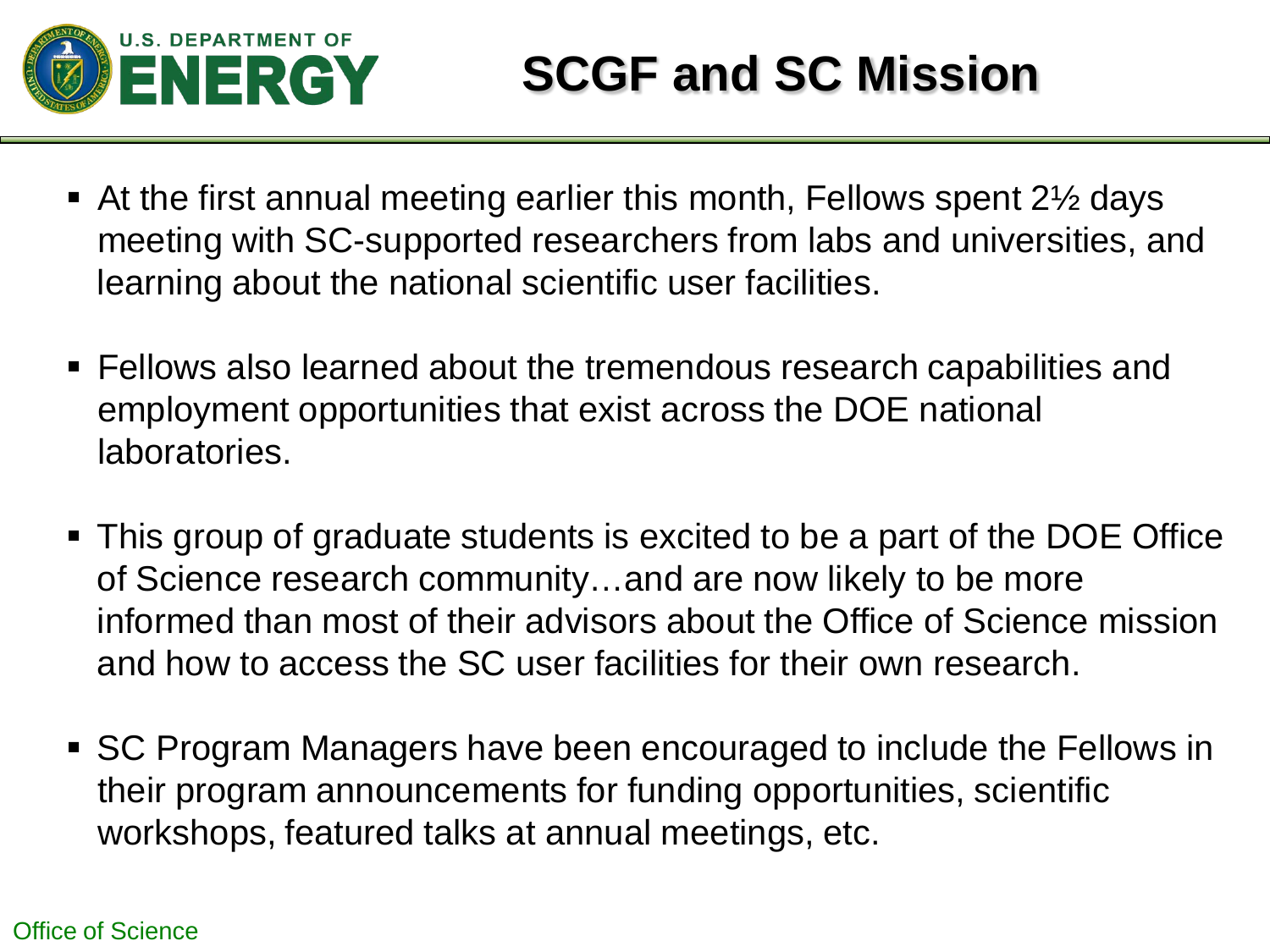

## **2010 Annual SCGF Research Meeting: Activities Relevant to ASCR Office**

- **Laboratory Tour (August 8, 2010)**
	- Argonne Leadership Computing Facility (ALCF), 1.5 hours, highly interactive, led by ANL scientists Paul Messina, Scott Parker, Jeff Hammond
- **Three Science Talks (August 9, 2010; out of total 12)**
	- Chaired by Barbara Helland
	- *Using Simulation to push the Frontiers of Science*, by Dr. Tony Mezzacappa, ORNL
	- *Basic Research for High Performance Computing—Challenges on the Path to Exascale*, by Dr. Andy White , LANL
	- *The Fusion Simulation Project*, by Dr. William Tang, PPPL
- **Four Research Posters (August 9, 2010; out of total 30)**
	- *Finding the Science Needles in the Data Haystack,* by Dr. Chandrika Kamath, LLL
	- *ITAPS: Interoperable Mesh and Geometry Technologies for Advanced Petascale Simulation,* by Dr. Lori Freitag-Diachin, LLL
	- *Cloud computing for Science Applications,* by Dr. Shane Canon, LBL
	- *Frameworks for Exascale Simulation*, by Dr. Paul Fischer, ANL
- **User Facilities Panel (August 10, 2010)**
	- DOE high-performance computing facilities and access by Barbara Helland (Panelist)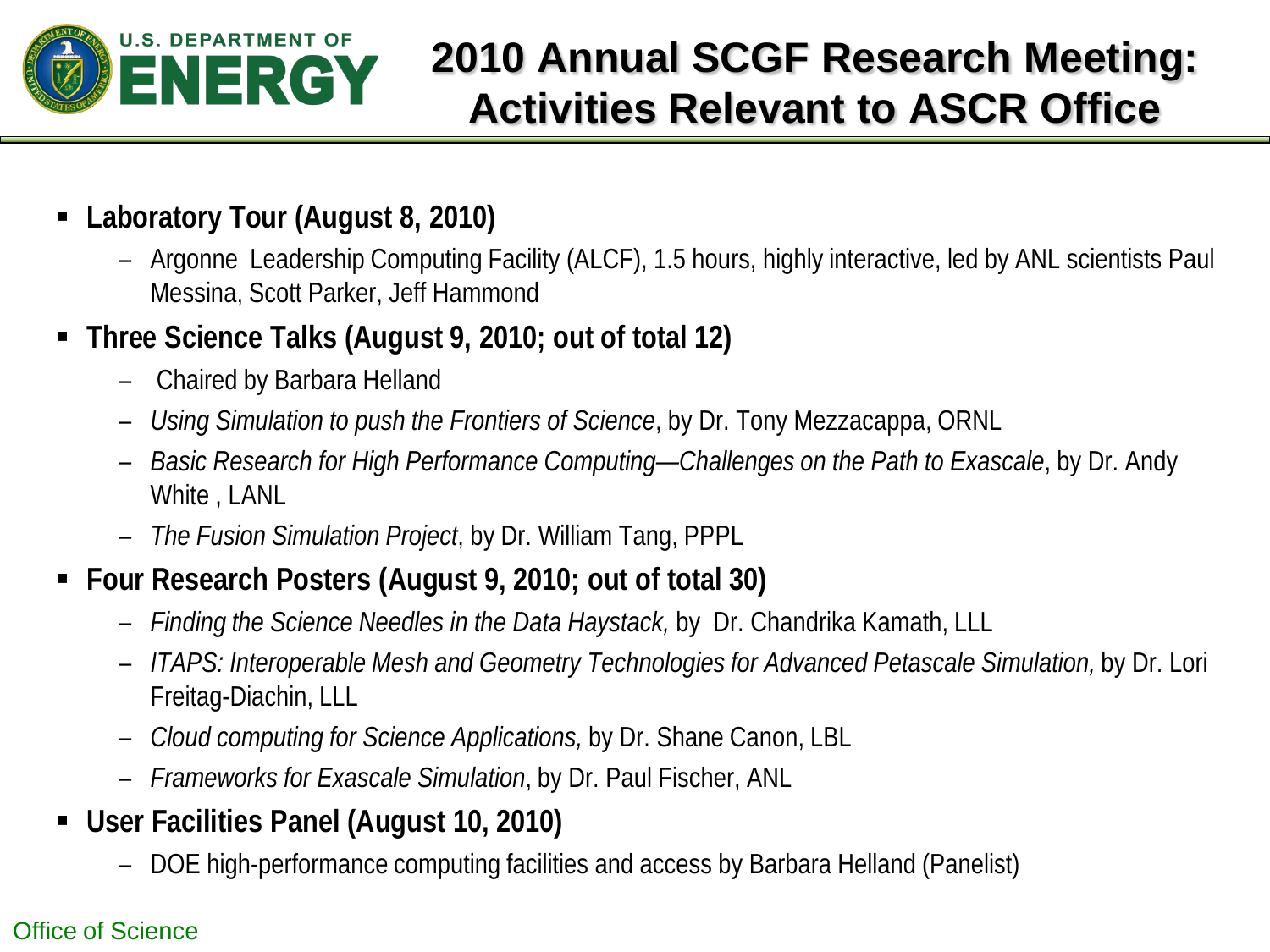

# **DOE SCGF Working Group**

#### **(Thank You!)**

| <b>SC Offices</b>                                | <b>FY 2010 Competition</b> | <b>FY 2011 Competition</b> |
|--------------------------------------------------|----------------------------|----------------------------|
| <b>Basic Energy Sciences</b>                     | Dr. Larry Rahn             | Dr. Larry Rahn             |
| <b>Basic Energy Sciences</b>                     | Dr. P. Thiyagarajan        | Dr. Mike Markowitz         |
| <b>Basic Energy Sciences</b>                     | Dr. Eliane Lessner         |                            |
| <b>Fusion Energy Sciences</b>                    | Dr. Darlene Markevich      |                            |
| <b>Fusion Energy Sciences</b>                    | Dr. Samuel Barish          |                            |
| <b>Fusion Energy Sciences</b>                    | Dr. Nirmol Podder          | Dr. Nirmol Podder          |
| <b>Nuclear Physics</b>                           | Dr. Eugene Henry           | Dr. Eugene Henry           |
| <b>Nuclear Physics</b>                           | Dr. Lino Miceli            | Dr. Lino Miceli            |
| <b>Advanced Scientific Computing Research</b>    | Dr. Karen Pao              | Dr. Karen Pao              |
| <b>Advanced Scientific Computing Research</b>    | Dr. Richard Carlson        |                            |
| <b>Biological and Environmental Research</b>     | Dr. Noelle Metting         | Dr. Prem Srivastava        |
| <b>Biological and Environmental Research</b>     | Dr. Todd Anderson          | Dr. Rickey Petty           |
| <b>High Energy Physics</b>                       | Dr. John Boger             |                            |
| <b>High Energy Physics</b>                       | Dr. John Kogut             | Dr. John Kogut             |
| Workforce Development for Teachers and Scientist | Sue Ellen Walbridge        | Dr. Ping Ge                |
| Deputy Director for Science Programs             | Dr. Julie Carruthers       | Dr. Julie Carruthers       |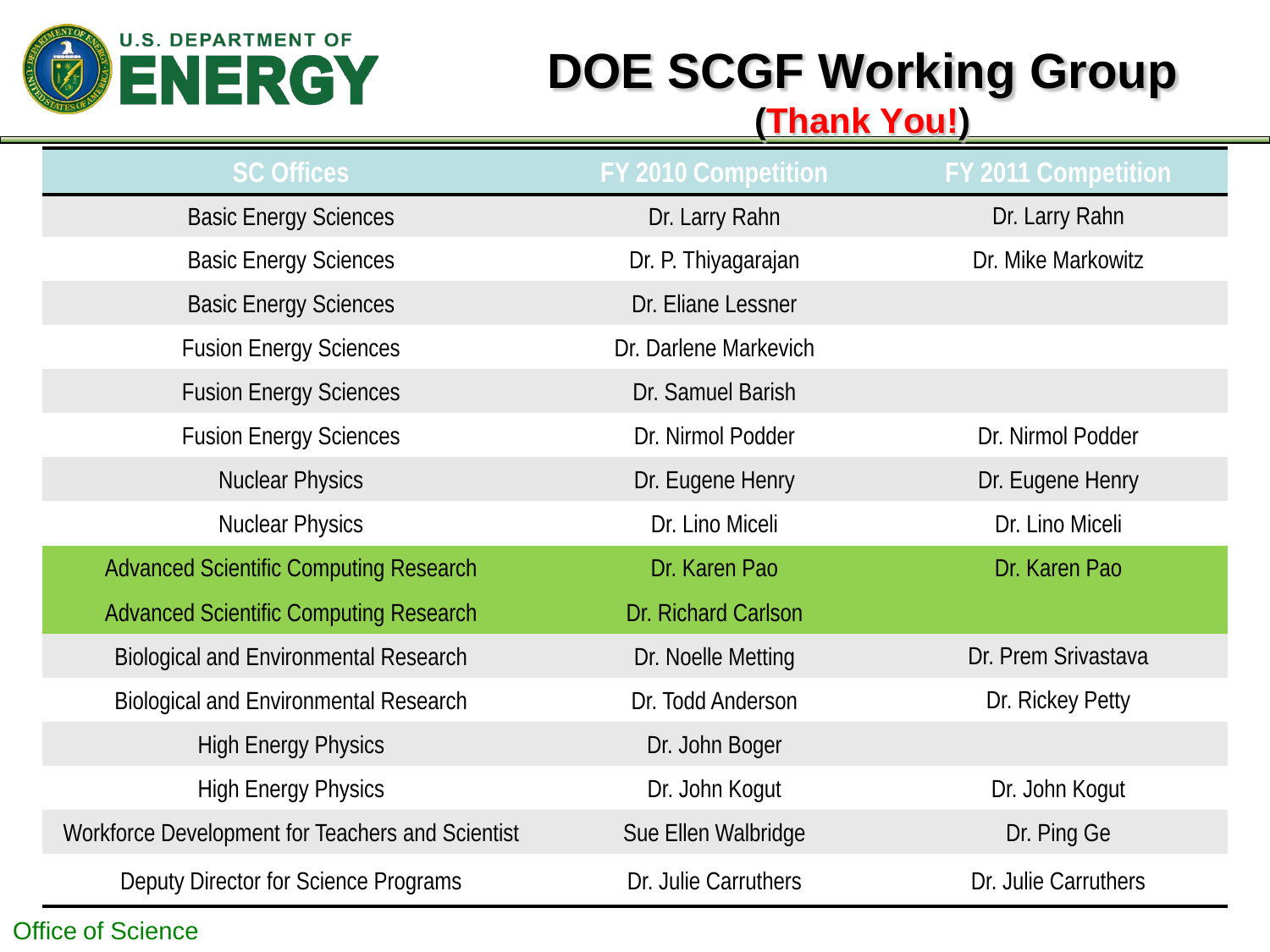

| <b>Major Activity</b>                        | Key Dates for FY 2010<br><b>Competition</b> | <b>Estimated Key Dates for FY</b><br><b>2011 Competition (Public</b><br>announcement pending) |
|----------------------------------------------|---------------------------------------------|-----------------------------------------------------------------------------------------------|
| Program Announced,<br>Accepting applications | September 20, 2009                          | September, 2010                                                                               |
| <b>Applications Due</b>                      | November 30, 2010 (~3,300<br>received)      | <b>TBD</b>                                                                                    |
| <b>Online "Peer" Review</b>                  | Jan. 22-Feb. 21, 2010                       | <b>TBD</b>                                                                                    |
| <b>Onsite Merit Review Panels</b>            | Mid-March, 2010                             | TBD                                                                                           |
| <b>Notification</b>                          | March 31, 2010                              | April, 2011                                                                                   |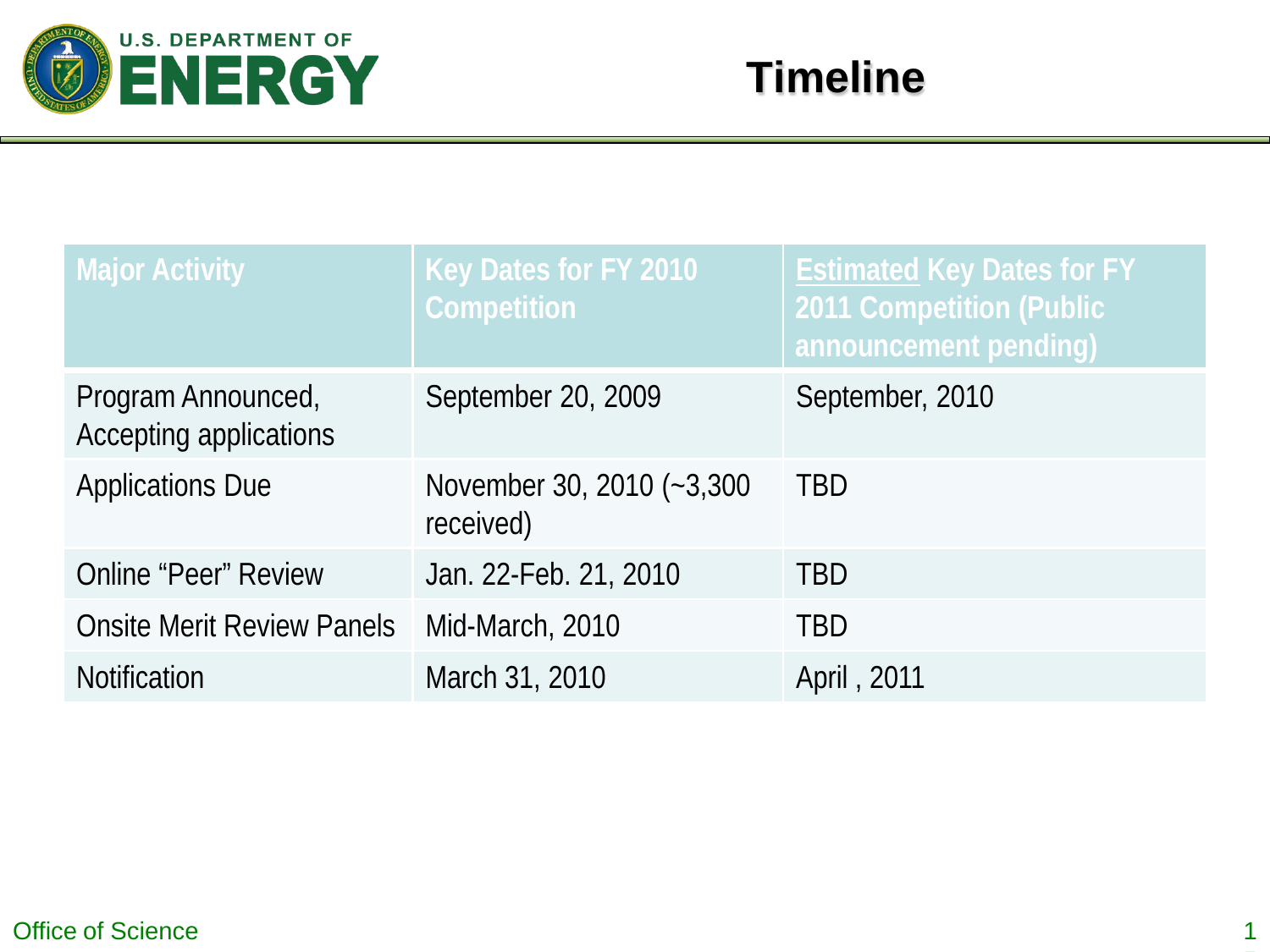

#### **COV in May 2010**

- As a part of WDTS office COV
- Subcommittee of Basic Energy Science Advisory Committee (BESAC)

## **Improvement for FY 2011**

- Lessons learned in FY 2010
- Application improvement
- Onsite and online Review improvement